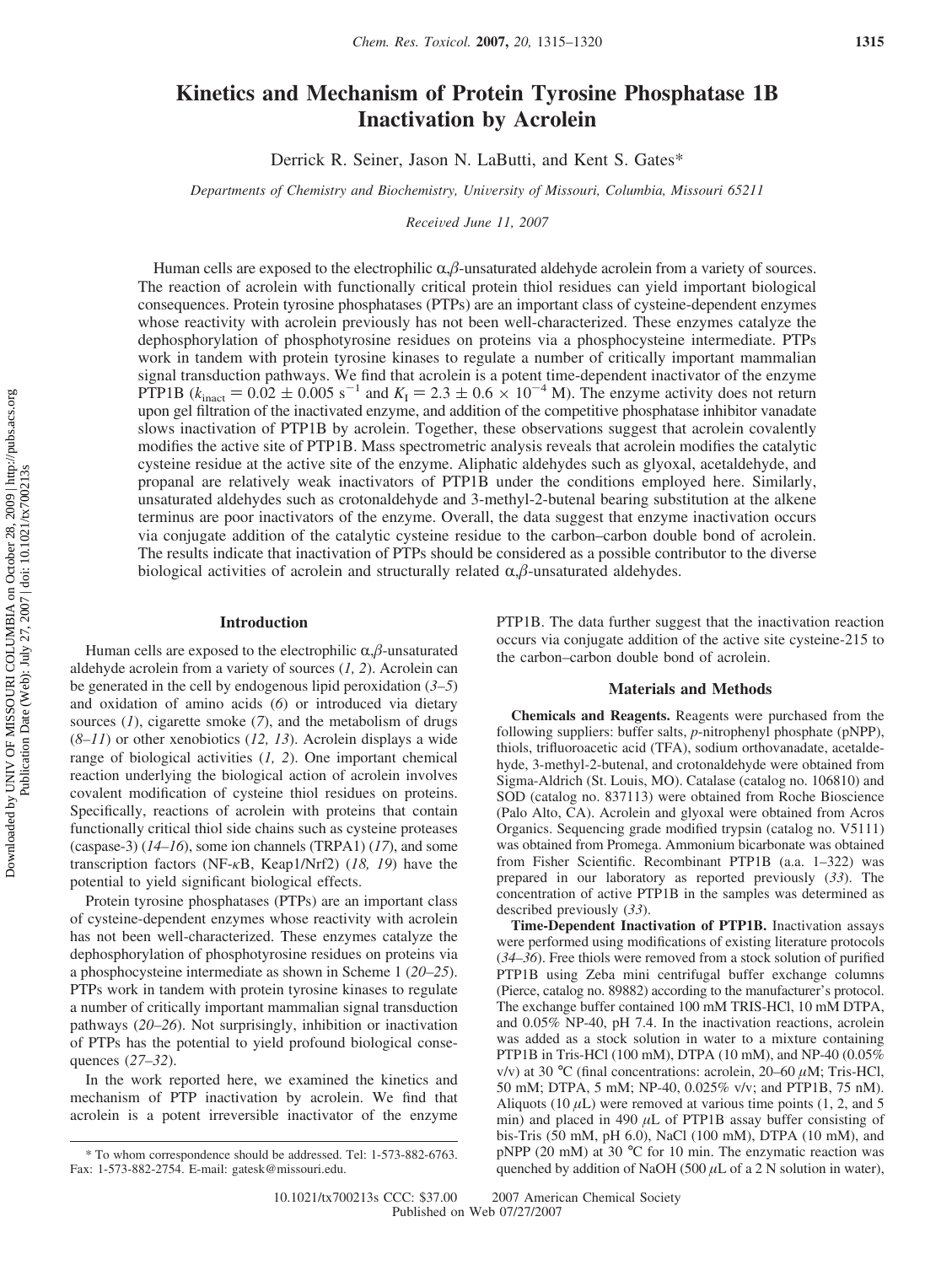

and the amount of *p*-nitrophenol released during the assay was determined at 25 °C by measuring the absorbance at 410 nm using a UV–vis spectrometer.

**Gel Filtration of Acrolein-Inactivated PTP1B.** A solution of acrolein in water (10 *µ*L of 5 mM) was added to PTP1B [40 *µ*L of a 4  $\mu$ M solution in Tris-HCl (100 mM), DTPA (10 mM), and NP-40 (0.05% v/v)]. After 10 min, an aliquot (10 *µ*L) was removed and tested for activity to confirm that the enzyme was completely inactivated. An aliquot of the remaining solution  $(12 \mu L)$  was gel filtered through a Zeba micro spin column according to the manufacturer's protocol. The exchange buffer contained 100 mM Tris-HCl, 10 mM NaCl, 10 mM DTPA, and 0.05% NP-40, pH 7.4. Following buffer exchange, a 10 *µ*L aliquot was tested for PTP1B activity as described above. No measurable return of PTP1B activity was observed vs a control sample treated in an identical manner except without inactivation by acrolein.

**Time-Dependent Inactivation in the Presence of a Competitive PTP1B Inhibitor or Superoxide Dismutase or Catalase.** An aliquot of thiol-free enzyme  $[20 \mu L$  of a 4  $\mu$ M solution in Tris-HCl (100 mM), DTPA (10 mM), and NP-40 (0.05% v/v)] was combined with an aqueous solution of acrolein and orthovanadate (20 *µ*L of a mixture containing 500 *µ*M acrolein and 1 mM orthovanadate in water) at 25 °C (final concentrations: PTP1B, 2  $\mu$ M; acrolein, 250  $\mu$ M; orthovanadate, 500  $\mu$ M; Tris-HCl, 50 mM; DTPA, 5 mM; and NP-40, 0.025% v/v). After 5 min, a 10 *µ*L aliquot was removed and added to a cuvette containing a threecomponent PTP1B assay buffer (990 *µ*L) consisting of sodium acetate (100 mM), bis-Tris (50 mM), Tris (50 mM), and pNPP (10 mM), at pH 7.0 (final volume of 1 mL). Immediately following the addition of enzyme to the cuvette, the assay was mixed by repeated inversion, and the enzyme catalyzed the release of *p*-nitrophenol monitored at 25 °C by measuring the increase in absorbance at 410 nm. Data points were taken every 2 s. In the assays designed to probe the potential role of reactive oxygen species in this inactivation process, acrolein  $(10 \mu L)$  of a 100 mM stock solution) was added to a cuvette containing the assay buffer (985  $\mu$ L of a mixture containing sodium acetate, 100 mM; bis-Tris, 50 mM; Tris, 50 mM; pNPP, 10 mM, and either SOD, 10  $\mu$ g/mL, or catalase, 0.5  $\mu$ g/mL, at pH 7.0), followed by thiol-free PTP1B (5  $\mu$ L of a 4  $\mu$ M solution in Tris-HCl, 100 mM; DTPA, 10 mM; and NP-40, 0.05% v/v). The PTP1B activity was then monitored as described above. The presence of catalase or superoxide dismutase exerted no measurable effect on the inactivation reaction.

**Matrix-Assisted Laser Desorption/Ionization Time-of-Flight (MALDI TOF)/TOF MS and Nanospray MS/MS Analysis of Acrolein-Modified PTP1B.** A solution of acrolein (5  $\mu$ L, 18 mM in water) was added to a solution containing thiol-free PTP1B (45  $\mu$ L of an approximately 14 pmol/ $\mu$ L solution in Tris-HCl, 100 mM; NaCl, 10 mM; DTPA, 10 mM; and NP-40, 0.05%; at pH 7.4), and the resulting mixture was incubated for 30 min at 25 °C. A control sample containing no acrolein was also prepared. After incubation, both solutions were passed through a Zeba mini centrifugal buffer exchange column. To the resulting mixtures, sequence grade modified trypsin (50  $\mu$ L of a 1  $\mu$ g/50  $\mu$ L solution in 50 mM ammonium bicarbonate) was added. The digestion was incubated at 37 °C for 18 h and then quenched with TFA (5  $\mu$ L of a 10% aqueous solution). An aliquot  $(20 \,\mu L)$  of each solution was transferred to a microcentrifuge tube, frozen in liquid nitrogen, and lyophilized to dryness. The residue was resuspended in water (10  $\mu$ L) and again lyophilized. The final dried sample was reconstituted in acetonitrile/water/88% formic acid (5 *µ*L of 700/290/10 v/v/v). For MALDI TOF/TOF MS analysis, a 0.6 *µ*L portion of diluted sample was mixed with an equal volume of  $\alpha$ -cyano-4-hydroxycinnamic acid (CHCA) matrix solution [5 mg CHCA/mL in 500/ 455/20/25 (v/v/v/v) acetronitrile/water/10% TFA/400 mM aqueous ammonium dihydrogen phosphate]. Aliquots (0.4 *µ*L) of the mixture were deposited on a polished stainless steel target. Crystallization of the mixture proceeded under ambient conditions. Mass spectra were acquired on an Applied Biosystems Inc. 4700 MALDI TOF/ TOF mass spectrometer with a 355 nm Nd:YAG laser (200 Hz) in the positive ion-delayed extraction reflector MS mode. The MS spectra (2000 laser shots summed/averaged) were acquired over the mass range 700–4000 Da. Each MS spectrum was recalibrated internally using the masses (monoisotopic  $[M + H]$ <sup>+</sup>) for the PTP1B tryptic fragments observed at 1366.675 Da ([13–24]) and 2508.288 Da ([293–314]). For nanospray MS/MS of the active site peptide 200–221, Ziptip (Millipore, standard C18) cleanup of sample with fractions of 50/940/10, 100/890/10, and 200/790/10 (v/v/v) acetonitrile/water/88% formic acid (AWF) were pooled and then lyophilized to dryness. The sample was reconstituted in  $4 \mu L$ of 700/290/10 AWF for nanospray QTOF MS analysis on an Applied Biosystems/MDS Sciex (Foster City, CA) QStar/Pulsar/I instrument fitted with a Proxeon (Odense, Denmark) nanospray source. A pulsar frequency of 6.99 kHz was used for MS/MS mass range 50–2000 Da. MS/MS spectra were obtained with  $N_2$  collision gas. The MS/MS of the  $3^{+}$  ion at 744.37 Da for the peptide of interest was obtained with a collision energy of 35 V. The instrument software was Analyst QS, and the data analysis software was BioAnalyst 1.1.

### **Results**

**Kinetics of PTP1B Inactivation by Acrolein.** We utilized the catalytic subunit of human PTP1B (a.a. 1–322) as an archetypal member of the PTP family of enzymes (*20–25*). We find that acrolein is a potent time-dependent inactivator of PTP1B (Figure 1A). A Kitz–Wilson replot of the inactivation data (Figure 1B) reveals that the maximum rate of inactivation at saturating concentrations of acrolein,  $k_{\text{inact}}$ , is  $0.02 \pm 0.005$  $s^{-1}$ , while the concentration of acrolein required to achieve a half-maximal rate of inactivation,  $K_I$ , is  $2.3 \pm 0.6 \times 10^{-4}$  M. It is worth noting that the apparent second-order rate constant for inactivation of the enzyme by acrolein ( $k_{\text{inact}}/K_{\text{I}} = 87 \text{ M}^{-1}$ )  $s^{-1}$ ) is comparable to that for hydrogen peroxide (10 M<sup>-1</sup> s<sup>-1</sup>) (*37, 38*), a known endogenous regulator of PTP1B activity (*39, 40*). Inactivation of PTP1B by acrolein is not reversed by gel filtration or dialysis to remove excess inactivator. This observation, along with the time-dependent nature of the reaction, indicates that the inactivation of PTP1B by acrolein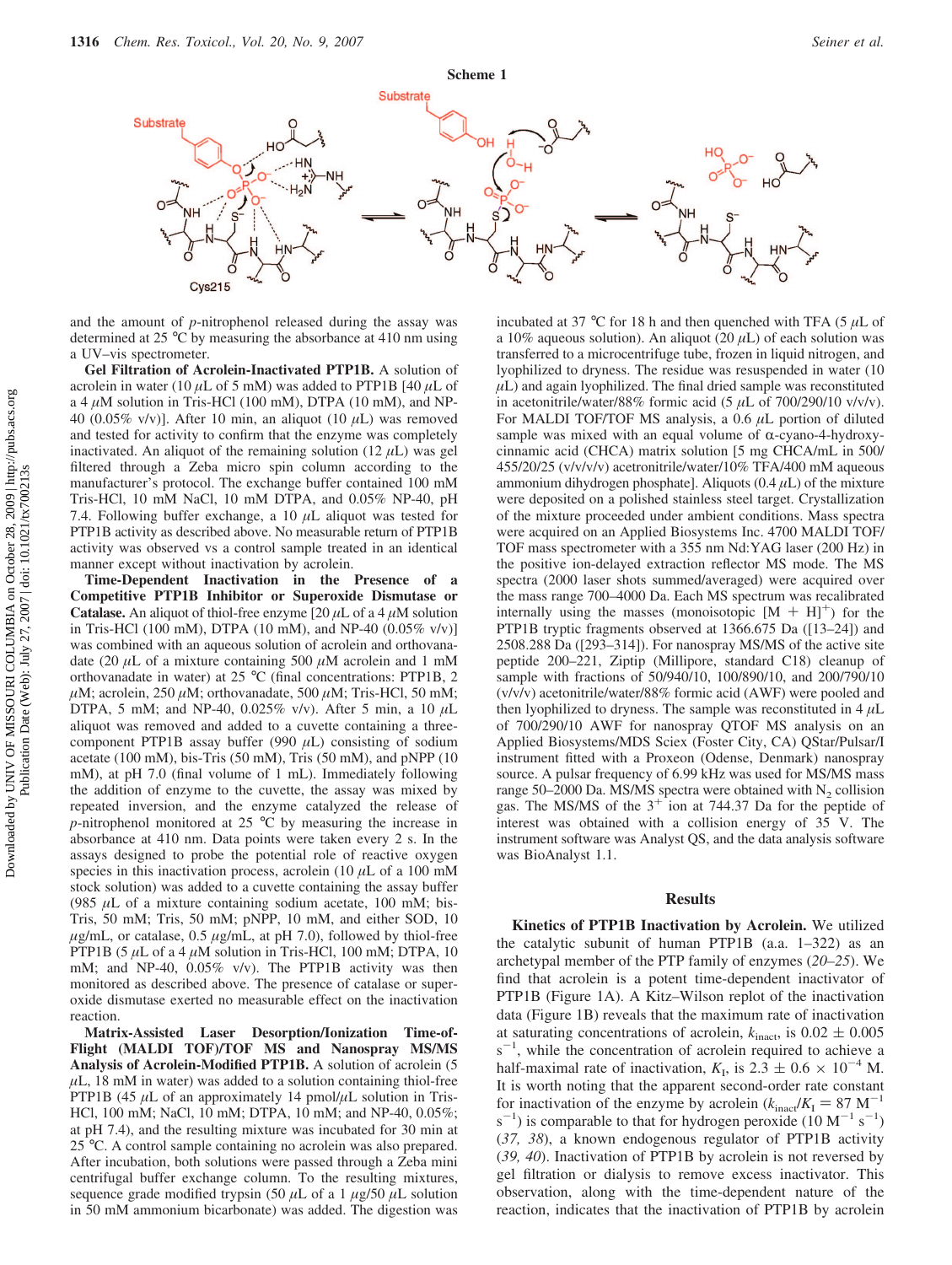

**Figure 1.** Semilog plot of time courses for the inactivation of PTP1B by various concentrations of acrolein (A) and Kitz–Wilson replot of the inactivation data (B).



Figure 2. Inactivation of PTP1B by acrolein is slowed by the presence of the competitive inhibitor orthovanadate.

involves covalent modification of the enzyme. The inactivation process is slowed by addition of the competitive PTP1B inhibitor ortho vanadate (*35*) (Figure 2), thereby providing evidence that the reaction is active site-directed.

**Inactivation of PTP1B by Acrolein Does Not Involve Reactive Oxygen Species.** PTPs can be inactivated by reactive oxygen species such as superoxide radical and hydrogen peroxide (*33, 37, 38*). These agents inactivate PTP1B via oxidation of the active site cysteine-215 to the sulfenic acid oxidation state (*38, 41–43*). In the context of the current study, it is important to note that spontaneous autooxidation of aldehydes in aerobic solution has the potential to generate superoxide radical and hydrogen peroxide (*44*). The possible involvement of reactive oxygen species in the inactivation of PTP1B by acrolein was ruled out by the observation that the presence of the superoxide- and hydrogen peroxide-destroying enzymes superoxide dismutase (SOD) and catalase (*45*) has no effect on the rate of the inactivation reaction (data not shown).

**Mass Spectrometry of Acrolein-Inactivated PTP1B.** Acrolein can covalently modify a number of amino acid residues inproteins,includinghistidine,lysine,andcysteine (*3,14–17,46–50*). Importantly, the active site of PTP1B contains both a cysteine (Cys-215) and a histidine (His-216) residue that are required for catalytic activity (*51*). Mass spectrometry was employed to shed light on the site(s) at which acrolein covalently modifies the active site of PTP1B. Toward this end, acrolein-inactivated PTP1B was subjected to tryptic digestion and the resulting fragments were analyzed by MALDI-TOF-TOF mass spectrometry. Signals for many of the expected (unmodified) tryptic fragments of PTP1B were observed in the mass spectrum. Importantly, a major signal was seen at *m*/*z* 2231.09 corresponding to the acrolein-modified active site peptide a.a.

200–221. A very weak signal was observed for the unmodified active site peptide (*m*/*z* 2175.17). In addition, weak signals were detected, consistent with acrolein modification of four other cysteine-containing tryptic fragments corresponding to a.a. 25–33 (*m*/*z* 1117.47), 80–103 (*m*/*z* 2920.38), 121–128 (*m*/*z* 1079.66), and 222–237 (*m*/*z* 1824.80). Nanospray MS/MS-TOF was employed to further characterize the site(s) of acrolein modification in the active site peptide a.a 200–221 (*m*/*z* 2231.09  $[M + H]$ <sup>+</sup>). The masses for the  $b_{12}$ - $b_{15}$  ions are those expected for the unmodified peptides (Figure 3). On the other hand, the masses of the  $b_{16}-b_{17}$  ions are increased by +56 Da, consistent with modification of these fragment ions by acrolein. Similarly, the masses for the  $y_5$  and  $y_6$  ions are consistent with those expected for the unmodified peptide fragments, while the masses for  $y_7-y_{13}$  ions are increased by  $+56$  Da. Overall, the data indicate that acrolein inactivates PTP1B primarily via reaction with the active site cysteine-215. Weak signals corresponding to the acrolein-modified  $b_{15}$  and unmodified  $y_7$  ions are observed, suggesting that some modification also occurs at histidine-214 of the active site peptide.

**Structure–Activity Studies with Related Aldehydes Suggest That Acrolein Inactivates PTP1B via a Conjugate Addition Mechanism.** In aqueous solution, simple thiols react with acrolein via initial conjugate addition to the double bond of the  $\alpha$ , $\beta$ -unsaturated aldehyde, rather than by addition to the aldehyde moiety (*52*). Thus, we anticipated that the inactivation of PTP1B by acrolein may proceed via the conjugate addition mechanism shown in Scheme 2. Consistent with this expectation, we find that aliphatic aldehydes such as glyoxal, acetaldehyde, and propanal, lacking the unsaturation found in acrolein, are relatively poor inactivators of the enzyme (Table 1). These results are in line with previous work showing that simple aldehydes such as acetaldehyde do not effectively inactivate PTP1B (*53*). It is worth noting that more functionalized peptidyl aldehydes that capture noncovalent binding interactions with the enzyme active site are slow-binding, reversible covalent inhibitors of protein tyrosine phosphatases (*54, 55*). Also consistent with our favored conjugate addition mechanism for the inactivation of PTP1B by acrolein, we find that analogues such as crotonaldehyde and 3-methyl-2-butenal, possessing steric bulk at the terminal position of the double bond, are relatively weak inactivators of the enzyme (Table 1).

#### **Discussion**

Acrolein has previously been shown to inactivate a variety of enzymes including DNA methyltransferase (*46*), protein disulfide isomerase (*49*), glutathione reductase (*47*), caspase-3 (*14–16*), and carbonic anhydrase (*48*). In addition, modification of ion channels (*17*) and transcription factors (*18, 19*) by acrolein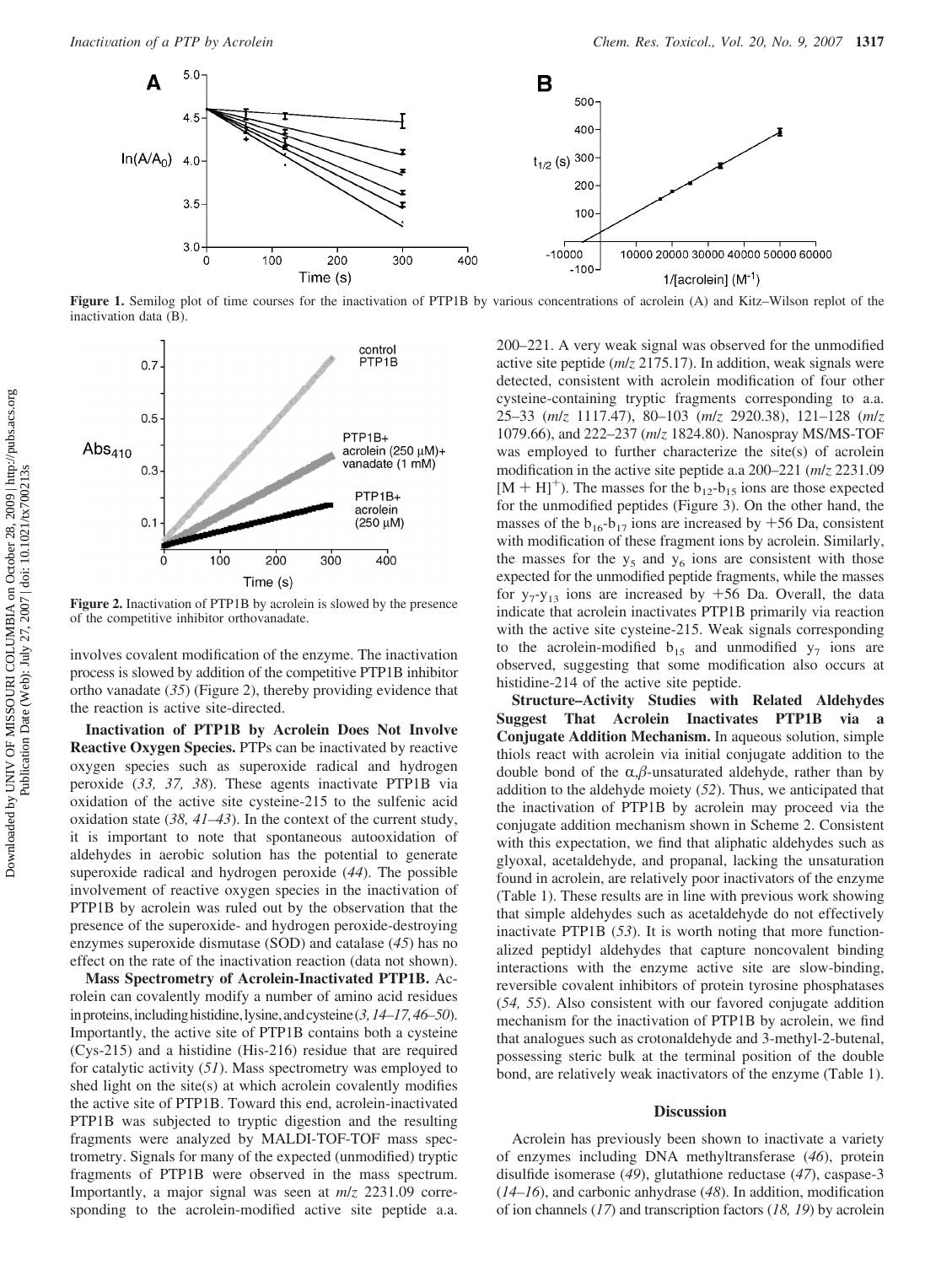



Figure 3. ESI<sup>+</sup>-MS/MS analysis of the acrolein-modified PTP1B active site tryptic fragment, E<sup>200</sup>SGSLSPEHGPVVVHCSAGIGR<sup>221</sup>. Cysteine 215 is the active site nucleophile of PTP1B. Acrolein-modified fragment ions are denoted by an asterisk.



can alter their functional properties. Here, we provide evidence that acrolein is a potent irreversible inactivator of the enzyme PTP1B  $(k_{\text{inact}} = 0.02 \pm 0.005 \text{ s}^{-1}, K_1 = 2.3 \pm 0.6 \times 10^{-4} \text{ M})$ .<br>The apparent second-order rate constant for the inactivation of The apparent second-order rate constant for the inactivation of PTP1B by acrolein  $(87 \text{ M}^{-1} \text{ s}^{-1})$  is comparable to that reported previously for hydrogen peroxide  $(10 \text{ M}^{-1} \text{ s}^{-1})$ , a known endogenous regulator of the enzyme (*37–40*). In general, our findings mesh with previous reports that acrolein and structurally related lipid peroxidation products inhibit PTP activity although, in the earlier work, neither the kinetics nor the mechanism of PTP inhibition by acrolein were elucidated (*53, 56, 57*). In our study, mass spectrometry of the inactivated enzyme indicates that the active site cysteine-215 residue is modified by acrolein. Examination of a series of structurally related aldehydes further shows that the double bond found in acrolein is central to its properties as a phosphatase inactivator. This fact is revealed by the observation that simple aliphatic aldehydes do not inactivate PTP1B under the conditions employed for these studies. Furthermore, steric bulk at the alkene terminus diminishes the PTP1B-inactivating properties of compounds in this series. Together, these observations support an inactivation

# **Scheme 2 Table 1. Inactivation of PTP1B by Various Aldehydes**

| Compound           | % Remaining<br>Enzyme Activity <sup>a</sup> |
|--------------------|---------------------------------------------|
|                    |                                             |
|                    | $4 \pm 3\%$                                 |
| Acrolein           |                                             |
|                    | $85 \pm 2\%$                                |
| Crotonaldehyde     |                                             |
|                    | $93 \pm 2\%$                                |
| Glyoxal            |                                             |
|                    | $95 \pm 3\%$                                |
| 3-Methyl-2-butenal |                                             |
|                    | $93 \pm 4\%$                                |
| Propanal           |                                             |
|                    | >95%                                        |
| Acetaldehyde       |                                             |

*<sup>a</sup>* A solution containing PTP1B (225 nM) in sodium acetate (100 mM), bis-Tris (50 mM), Tris (50 mM), DETAPAC (5 mM), and DMF (5% by volume), pH 7, was incubated with various aldehydes (500  $\mu$ M) at 25 °C. After 10 min, an aliquot (10  $\mu$ L) was removed from the solution and the fraction of remaining enzyme activity (vs a control sample containing no aldehyde) was determined as described in the Materials and Methods.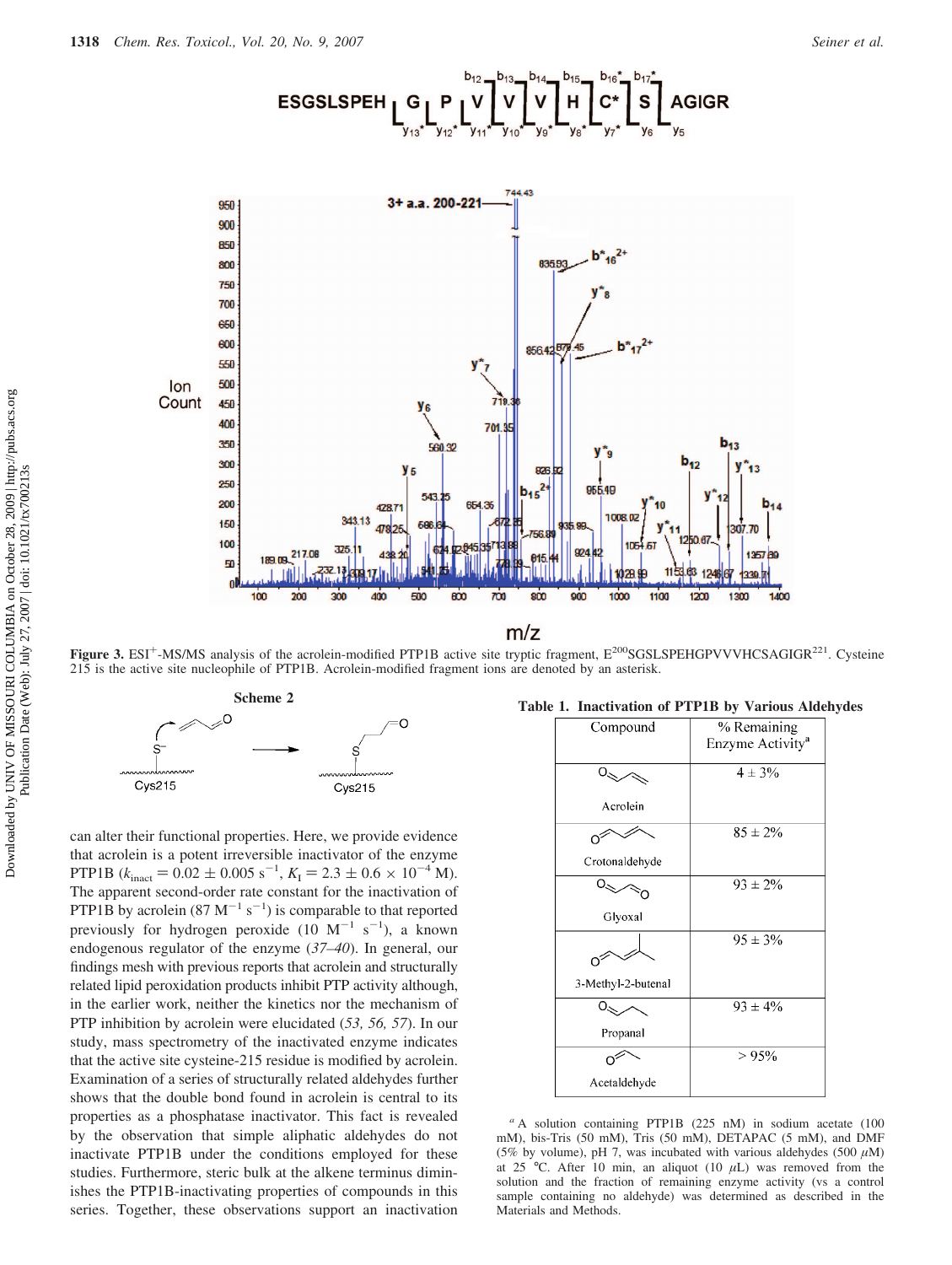mechanism involving conjugate addition of the active site cysteine-215 to the carbon–carbon double bond of acrolein (Scheme 2).

In conclusion, inactivation of PTPs can yield profound biological consequences arising from the disruption of cellular signaling pathways (*27–32*). The results reported here indicate that inactivation of PTPs can be considered as a possible contributor to the diverse biological activities (*1, 2*) of acrolein and structurally related  $\alpha$ , $\beta$ -unsaturated aldehydes.

**Acknowledgment.** We thank Beverly DaGue for mass spectrometry and the National Institutes of Health for partial support of this work (CA 83925 and CA 119131).

#### **References**

- (1) O'Brien, P. J., Siraki, A. G., and Shangari, N. (2005) Aldehyde sources, metabolism, molecular toxicity, and possible effects on human health. *Crit. Re*V*. Toxicol. 35*, 609–662.
- (2) Beauchamp, R. O., Jr., Andjelkovich, D. A., Kligerman, A. D., Morgan, K. T., and Heck, H. (1985) A critical review of the literature on acrolein toxicity. *Crit. Re*V*. Toxicol. 14*, 309–380.
- (3) Uchida, K., Kanematsu, M., Sakai, K., Matsuda, T., Hattori, N., Mizuno, Y., Suzuki, D., Miyata, T., Noguchi, N., Niki, E., and Osawa, T. (1998) Protein-bound acrolein: Potential markers for oxidative stress. *Proc. Natl. Acad. Sci. U.S.A. 95*, 4882–4887.
- (4) Montine, T. J., Neely, M. D., Quinn, J. F., Beal, M. F., Markesbery, W. R., Roberts, L. J., and Morrow, J. D. (2002) LIpid peroxidation in aging brain and Alzheimer's. *Free Radical Biol. Med. 33*, 620–626.
- (5) Arlt, S., Beisiegel, U., and Kontush, A. (2002) Lipid peroxidation in neurodegeneration: new insights into Alzheimer's disease. *Curr. Opin. Lipidol. 13*, 289–294.
- (6) Anderson, M. M., Hazen, S. L., Hsu, F. F., and Heinecke, J. W. (1997) Human neutrophils employ the myeloperoxidase-hydrogen peroxidechloride system to convert hydroxy-amino acids into glycolaldehyde, 2-hydroxypropanal, and acrolein. *J. Clin. Invest.* 99, 424-432.
- (7) Hecht, S. S. (2006) Smoking and lung cancer—A new role for an old toxicant? *Proc. Nat;. Acad. Sci. U.S.A. 103*, 15725–15726.
- (8) Ramu, K., Fraiser, L. H., Mamiya, B., Ahmed, T., and Kehrer, J. P. (1995) Acrolein mercapturates: synthesis, characterization, and assessment of their role in the bladder toxicity of cyclophosphamide. *Chem. Res. Toxicol. 8*, 515–524.
- (9) Patel, J. M. (1990) Metabolism and pulmonary toxicity of cyclophosphamide. *Pharmacol. Ther. 47*, 137–146.
- (10) Zhang, J., Tian, Q., and Zhou, S.-F. (2006) Clinical pharmacology of cyclophosphamide and ifosfamide. *Curr. Drug Ther. 1*, 55–84.
- (11) Kaijser, G. P., Korst, A., Beijnen, J. H., Bult, A., and Underberg, W. J. M. (1993) The analysis of ifosfamide and its metabolites (review). *Anticancer Res. 13*, 1311–1324.
- (12) Hashmi, M., Vamvakas, S., and Anders, M. W. (1992) Bioactivation mechanism of *S*-(3-oxopropyl)-*N*-acetyl-L-cysteine, the mercapturic acid of acrolein. *Chem. Res. Toxicol. 5*, 360–365.
- (13) Atzori, L., Dore, M., and Congiu, L. (1989) Aspects of allyl alcohol toxicity. *Drug Metab. Drug Interact. 7*, 295–319.
- (14) Finkelstein, E. I., Ruben, J., Koot, C. W., Hristova, M., and van der Vliet, A. (2005) Regulation of constitutive neutrophil apoptosis by the  $\alpha$ , $\beta$ -unsaturated aldehydes acrolein and 4-hydroxynonenal. *Am. J. Physiol. 289*, L1019–L1028.
- (15) Kern, J. C., and Kehrer, J. P. (2002) Acrolein-induced cell death: a caspase-influenced decision between apoptosis and oncosis/necrosis. *Chem.-Biol. Interact. 139*, 79–95.
- (16) Tanel, A., and Averill-Bates, D. A. (2005) The aldehyde acrolein induces apoptosis via activation of the mitochondrial pathway. *Biochim. Biophys. Acta 1743* (3), 255–267.
- (17) Macpherson, L. J., Dubin, A. E., Evans, M. J., Marr, F., Schultz, P. G., Cravatt, B. F., and Patapoutian, A. (2007) Noxious compounds activate TRPA1 ion channels through covalent modification of cysteines. *Nature 445*, 541–545.
- (18) Horton, N. D., Biswal, S. S., Corrigan, L. L., Bratta, J., and Kehrer, J. P. (1999) Acrolein causes inhibitor kB-independent decreases in nuclear factor kB activation in human lung adenocarcinoma (A549) cells. *J. Biol. Chem. 274*, 9200–9206.
- (19) Tirumalai, R., Rajesh Kumar, T., Mai, K. H., and Biswal, S. (2002) Acrolein causes transcriptional induction of phase II genes by activation of Nrf2 in human lung type II epithelial (A549) cells. *Toxicol. Lett. 132*, 27–36.
- (20) Alonso, A., Sasin, J., Bottini, N., Friedberg, I., Friedberg, I., Ostermann, A., Godzik, A., Hunter, T., Dixon, J. E., and Mustelin, T. (2004) Protein tyrosine phosphatases in the human genome. *Cell 117*, 699– 711.
- (21) Barford, D. (1995) Protein phosphatases. *Curr. Opin. Struct. Biol. 5*, 728–734.
- (22) Jackson, M. D., and Denu, J. M. (2001) Molecular reactions of protein phosphatases—Insights from structure and chemistry. *Chem. Re*V*. 101*,  $2313 - 2340$ .
- (23) Neel, B. G., and Tonks, N. K. (1997) Protein tyrosine phosphatases in signal transduction. *Curr. Opin. Cell Biol. 9*, 193–204.
- (24) Stone, R. L., and Dixon, J. E. (1994) Protein-tyrosine phosphatases. *J. Biol. Chem. 269*, 31323–31326.
- (25) Zhang, Z.-Y. (2003) Chemical and mechanistic approaches to the study of protein tyrosine phosphatases. *Acc. Chem. Res. 36*, 385–392.
- (26) Hunter, T. (2000) Signaling-2000 and beyond. *Cell 100*, 113–127.
- (27) Bialy, L., and Waldmann, H. (2005) Inhibitors of protein tyrosine phosphatases: next generation drugs? *Angew. Chem. Int. Ed. 44*, 3814– 3839.
- (28) Johnson, T. O., Ermolieff, J., and Jirousek, M. R. (2002) Protein tyrosine phosphatase 1B inhibitors for diabetes. *Nat. Re*V*. Drug Disco*V*ery 1*, 696–709.
- (29) Hoffman, B. T., Nelson, M. R., Burdick, K., and Baxter, S. M. (2004) Protein tyrosine phosphatases: strategies for distinguishing proteins in a family containing multiple drug targets and anti-targets. *Curr. Pharm. Des. 10*, 1161–1181.
- (30) Bridges, A. J. (2005) Therapeutic challenges of kinase and phosphatase inhibition and use in anti-diabetic strategy. *Biochem. Soc. Trans. 33*, 343–345.
- (31) Julien, S. G., Dubé, N., Read, M., Penney, J., Paquet, M., Han, Y., Kennedy, B. P., Muller, W. J., and Tremblay, M. L. (2007) Protein tyrosine phosphatase 1B deficiency or inhibition delays Erb2-induced mammary tumorigenesis and protects from lung metastasis. *Nat. Genet. 39*, 338–346.
- (32) Tonks, N. K., and Muthuswamy, S. K. (2007) A brake becomes an accelerator: PTP1B—A new therapeutic target for breast cancer. *Cancer Cell 11*, 214–215.
- (33) LaButti, J. N., Chowdhury, G., Reilly, T. J., and Gates, K. S. (2007) Redox regulation of protein tyrosine phosphatase 1B by peroxymonophosphate. *J. Am. Chem. Soc. 129*, 5320–5321.
- (34) Arabaci, G., Guo, X.-C., Beebe, K. D., Coggeshall, K. M., and Pei, D. (1999)  $\alpha$ -Haloacetophenone derivatives as photoreversible covalent inhibitors of protein tyrosine phosphatases. *J. Am. Chem. Soc. 121*, 5085–5086.
- (35) Montalibet, J., Skorey, K. I., and Kennedy, B. P. (2005) Protein tyrosine phosphatase: Enzymatic assays. *Methods 35*, 2–8.
- (36) Silverman, R. B. (1988) *Mechanism-Based Enzyme Inactivation*: *Chemistry and Enzymology*, Vol. I, CRC Press, Boca Raton.
- (37) Barrett, W. C., DeGnore, J. P., Keng, Y.-F., Zhang, Z.-Y., Yim, M. B., and Chock, P. B. (1999) Roles of superoxide radical anion in signal transduction mediated by reversible regulation of protein-tyrosine phosphatase 1B. *J. Biol. Chem. 274*, 34543–34546.
- (38) Denu, J. M., and Tanner, K. G. (1998) Specific and reversible inactivation of protein tyrosine phosphatases by hydrogen peroxide: evidence for a sulfenic acid intermediate and implications for redox regulation. *Biochemistry 37*, 5633–5642.
- (39) Mahedev, K., Zilbering, A., Zhu, L., and Goldstein, B. J. (2001) Insulin-stimulated hydrogen peroxide reversibly inhibits proteintyrosine phosphatase 1B in vivo and enhances the early insulin action cascade. *J. Biol. Chem. 276*, 21938–21942.
- (40) Tonks, N. K. (2005) Redox redux: revisiting PTPs and the control of cell signaling. *Cell 121*, 667–670.
- (41) Sivaramakrishnan, S., Keerthi, K., and Gates, K. S. (2005) A chemical model for the redox regulation of protein tyrosine phosphatase 1B (PTP1B). *J. Am. Chem. Soc. 127*, 10830–10831.
- (42) van Montfort, R. L. M., Congreeve, M., Tisi, D., Carr, R., and Jhoti, H. (2003) Oxidation state of the active-site cysteine in protein tyrosine phosphatase 1B. *Nature 423*, 773–777.
- (43) Salmeen, A., Anderson, J. N., Myers, M. P., Meng, T.-C., Hinks, J. A., Tonks, N. K., and Barford, D. (2003) Redox regulation of protein tyrosine phosphatase 1B involves a sulphenyl-amide intermediate. *Nature 423*, 769–773.
- (44) Thornalley, P., Wolff, S., Crabbe, J., and Stern, A. (1984) The autooxidation of glyceraldehyde and other simple monosaccharides under physiological conditions catalysed by buffer ions. *Biochim. Biophys. Acta 797*, 276–287.
- (45) Halliwell, B., and Gutteridge, J. M. C. (1990) Role of free radicals and catalytic metal ions in human disease: An overview. *Methods Enzymol. 186*, 1–85.
- (46) Cox, R., Goorha, S., and Irving, C. C. (1988) Inhibition of DNA methylase activity by acrolein. *Carcinogenesis 9*, 463–465.
- (47) Vander Jagt, D. L., Hunsaker, L. A., Vander Jagt, T. J., Gomez, M. S., Gonzales, D. M., Deck, L. M., and Royer, R. E. (1997) Inactivation